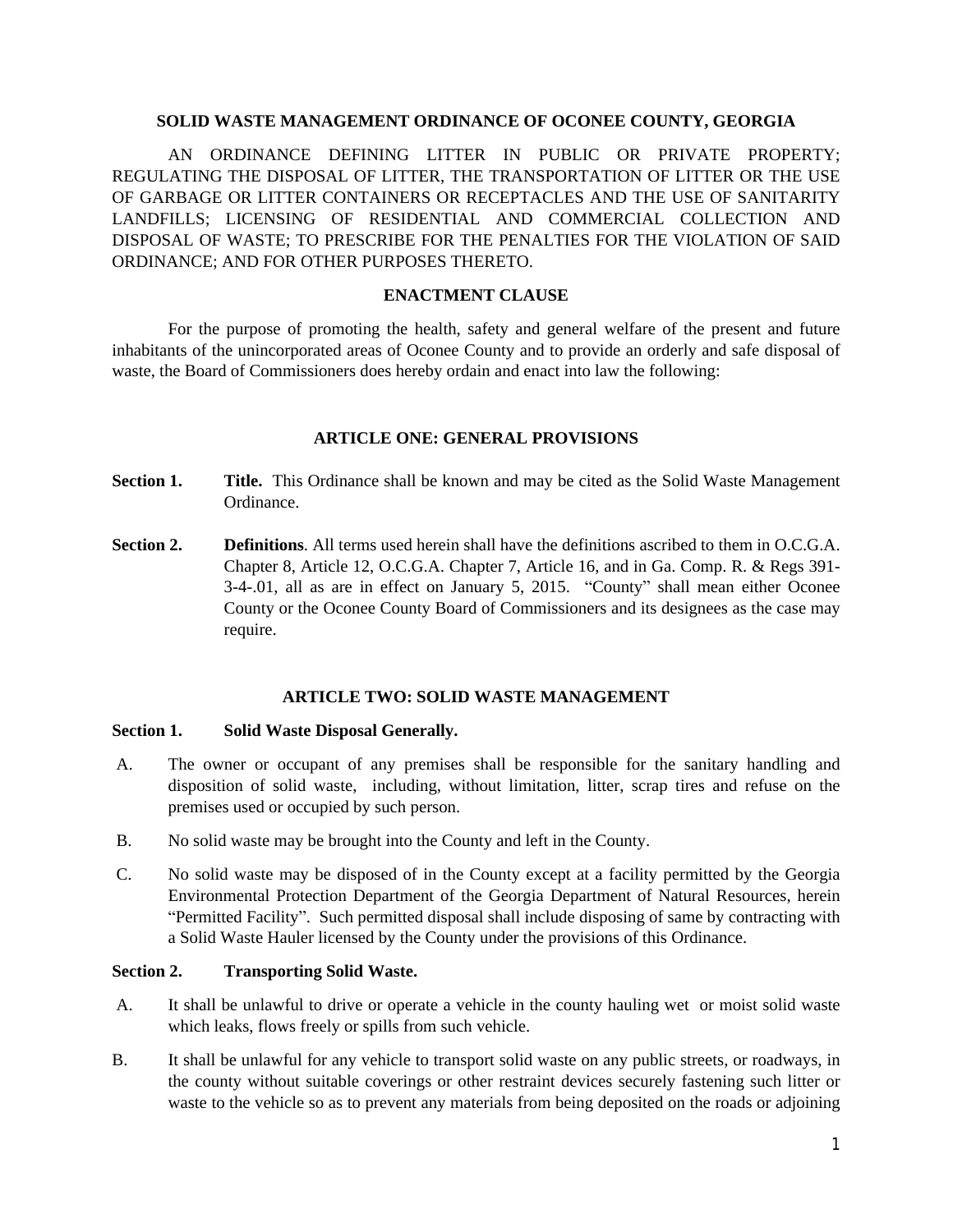areas of the county. This section shall not prohibit the necessary spreading of any substance in public road maintenance or public road construction operations.

## **Section 3. Regulation of Garbage or Litter Containers or Receptacles Maintained on Public Property.**

- A. Persons utilizing garbage or litter containers or receptacles provided on public property, including, without limitation, any County Collection Centers, shall abide by all rules and regulations posted by the County, which shall include, without limitation, the following provisions.
- B. All garbage or litter containers or receptacles shall be used in a sanitary manner by persons depositing garbage or litter therein and shall deposit only authorized garbage and refuse therein.
- C. No person shall deposit any burning or smoldering material in any such therein.
- D. No person shall set fire to the contents of any such container or receptacle.
- E. No dead animals shall be deposited in any such container or receptacle
- F. No person shall deposit large non-compactible articles in such containers or receptacles such as stoves, refrigerators, bed springs, mattresses, tires, large tree limbs, air conditioning units or similar items, without permission from the County through its attendants at any Collection Center.
- G. No person shall deposit any flammable or explosive materials in any such containers or receptacles.
- H. No person shall place or scatter litter or waste around such containers or receptacles.
- I. No person shall willfully damage or alter the location of any such container or receptacle without the express consent of the Board of Commissioners.
- J. No salvage or scavenging operations shall be conducted in or around such containers or receptacles except by expressly authorized county personnel.
- K. Only Oconee County residents shall be authorized to use such garbage or litter containers.
- L. Commercial vehicles may not utilize any County Collection Centers or facilities.
- M. The provisions listed in subsections B through H herein shall also be applicable to any containers or receptacles which are to be collected by any person and deposited into a Permitted Facility.

### **Section 4. Accumulation.**

- A. No owner or occupant of any premises shall allow litter or waste to accumulate thereon. No owner or occupant of any such property shall bury or burn litter or waste without prior authorization and permission from the applicable regulatory agency. Nothing in this provision shall authorize or be construed to permit the burial or burning of any material which is otherwise prohibited by state or federal law.
- B. No owner or occupant of any property shall allow the accumulation on his premises of garbage or waste where such material creates or causes a health hazard to neighbors or other citizens, or which is unsightly or emits foul or obnoxious odors.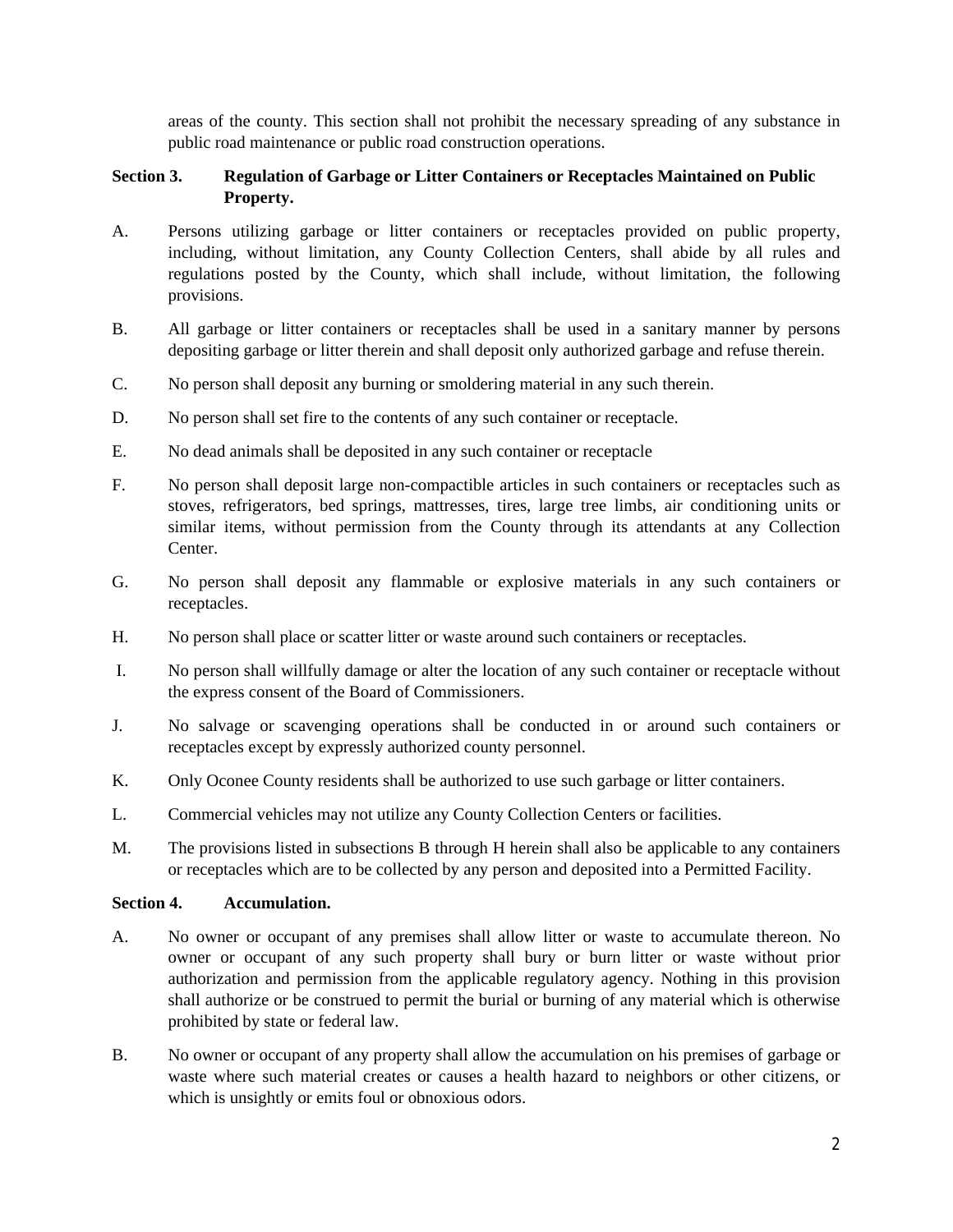- C. It shall be unlawful for any person to set fire to the contents of, indiscriminately scatter or disperse the contents of, or otherwise vandalize any containers used for the storage or dumping of litter or waste.
- D. No solid waste may be disposed of by any person in an open dump, nor may any person cause, suffer, allow or permit open dumping on his property as defined by Ga. Comp. R. & Regs 391- 3-4-.04, of the Georgia Department of Natural Resources.

1. A person shall be presumed to have violated this provision if, upon written notification that litter or solid waste has been dumped on that person's property, not otherwise subject to the provisions of O.C.G.A. Section 16-7-51, through 16-7-54, that person fails to provide the County, within fifteen days of notification, with written assurance that the accumulation of litter or solid waste will be properly disposed of within thirty days from the original date of notification.

2. No person who first informs the County in writing that illegal dumping has occurred on a particular parcel of that person's property shall be deemed to have violated this provision, if such person provides written assurance all accumulated litter or solid waste will be properly disposed of within forty-five days of the date of such written notification and subsequently provides proof of such disposal.

## **Section 5. Injurious Substances on Rights of Way.**

- A. No person shall throw or deposit upon any right of way any solid waste, including, without limitation, glass bottles, glass, nails, tacks, wire, caps, rubbish, litter, garbage, trash or other material.
- B. Any person removing a wrecked or damaged vehicle from a highway shall remove any glass or other injurious substance dropped upon the highway from such vehicle if practicable, and if not, shall reimburse the County for its costs in doing so.

# **Section 6. Landfill regulations.**

- A. Persons utilizing the landfill operated by the County shall abide by all rules and regulations posted by the County, which shall include, without limitation, the following provisions.
- B. Solid waste shall be only deposited into designated areas.
- C. No person shall set fire to any materials at the landfill.
- D. No smoldering or burning material shall be delivered or deposited at the landfill.
- E. No person shall move, remove, or cross any fence, gate, barrier, or signs at the landfill, without permission from the County.
- F. Municipal solid waste and inert waste shall be separated. Inert waste is limited to earth and earthlike products, concrete, cured asphalt, rock, bricks, yard trimmings, stumps, limbs and leaves.
- G. No salvage or scavenging operation shall be allowed at the landfill except when expressly authorized by the County.
- H. No one shall deposit any litter outside of the gate of the landfill.
- I. No landfill shall be operated in the County other than a landfill designated by the County as the county landfill and which is a Permitted Facility.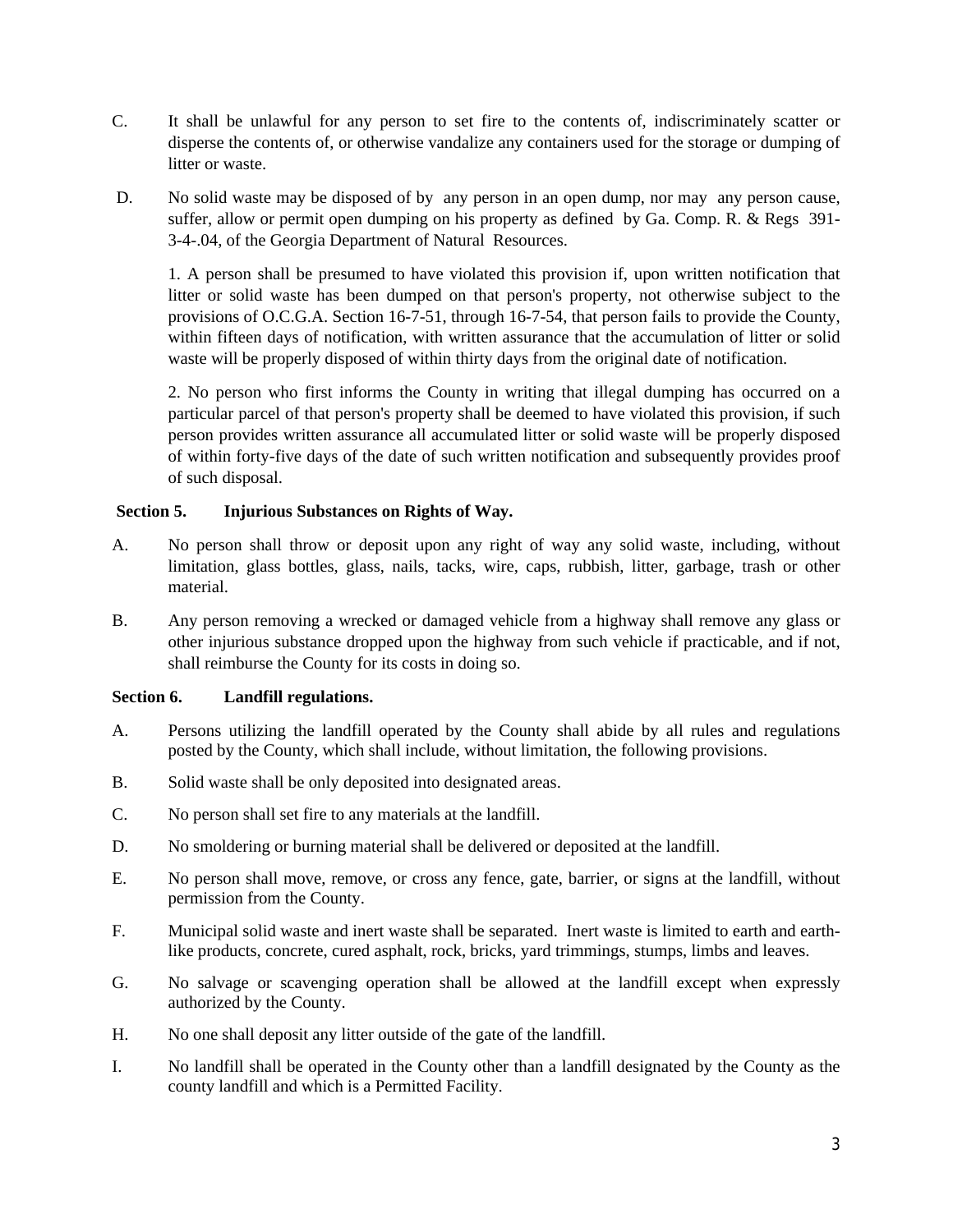**Section 7.** Yard trimmings. Yard trimmings should be sorted and stockpiled or chipped, composted, used as mulch, or otherwise beneficially reused or recycled to the extent feasible. Any yard trimmings to be collected by any entity other than the property owner should be sorted and stored in such a manner as to facilitate collection, composting or other handling.

**Section 8.** Recycling. The County hereby finds that it is in the best interest of the citizens of the county, in order to promote the health, safety, welfare and morals of the citizens of the county, to recycle as many waste materials as possible in order to reduce the accumulation of litter and garbage and solid waste material within the county and to reduce the overall solid waste materials which must be properly disposed of. Therefore, it is the policy of the County to encourage recycling whenever practicable.

# **ARTICLE THREE: LICENSING OF COLLECTION AND DISPOSAL**

## **Section 1. General.**

- A. No person shall engage in solid waste handling in a manner which will be conducive to insect and rodent infestation or the harboring and feeding of wild dogs or other animals; impair the air quality; impair the quality of the ground or surface waters; impair the quality of the environment; create other hazards to the public health, safety or well-being; or violate any state or federal laws related to same.
- B. The provisions of this Ordinance apply to all persons presently engaged in solid waste handling as well as all persons proposing to engage in solid waste handling.

## **Section 2. Exemptions.**

- A. The provisions of this Ordinance shall not prevent and it shall not be a violation of this Ordinance for any individual to dispose of solid wastes originating from his own residence onto land or facilities owned by him when disposal of such wastes does not adversely affect the public health or violate state or federal law. Nothing in this Ordinance shall limit the right of any person to use poultry or other animal manure for fertilizer.
- B. The provisions of this Article shall not apply to owners of record of all one and two family dwellings, condominiums or multifamily dwelling units who dispose of solid waste by selfhauling such waste to a Permitted Facility or to a Collection Center operated by the County. Failure to provide evidence of proper disposal upon request by the County (receipts, cancelled checks or other proof of payment) shall be a violation.
- C. The Provisions of this Article shall not apply to any person collecting and disposing of municipal solid waste, commercial solid waste, construction/demolition waste or industrial waste, but not charging a fee, and who is a holder of a valid solid waste handling permits from the Environmental Protection Division of the Georgia Department of Natural Resources pursuant to Ga. Comp. R. & Regs 391-3-4-.02 and -.06 for disposal or on-site burial and who disposes of same pursuant to state law.
- D. No provision of this Ordinance shall be deemed to require the County to secure a license or to otherwise engage in any acts not required by provisions of either state or federal law.

# **Section 3. Prohibited Acts.**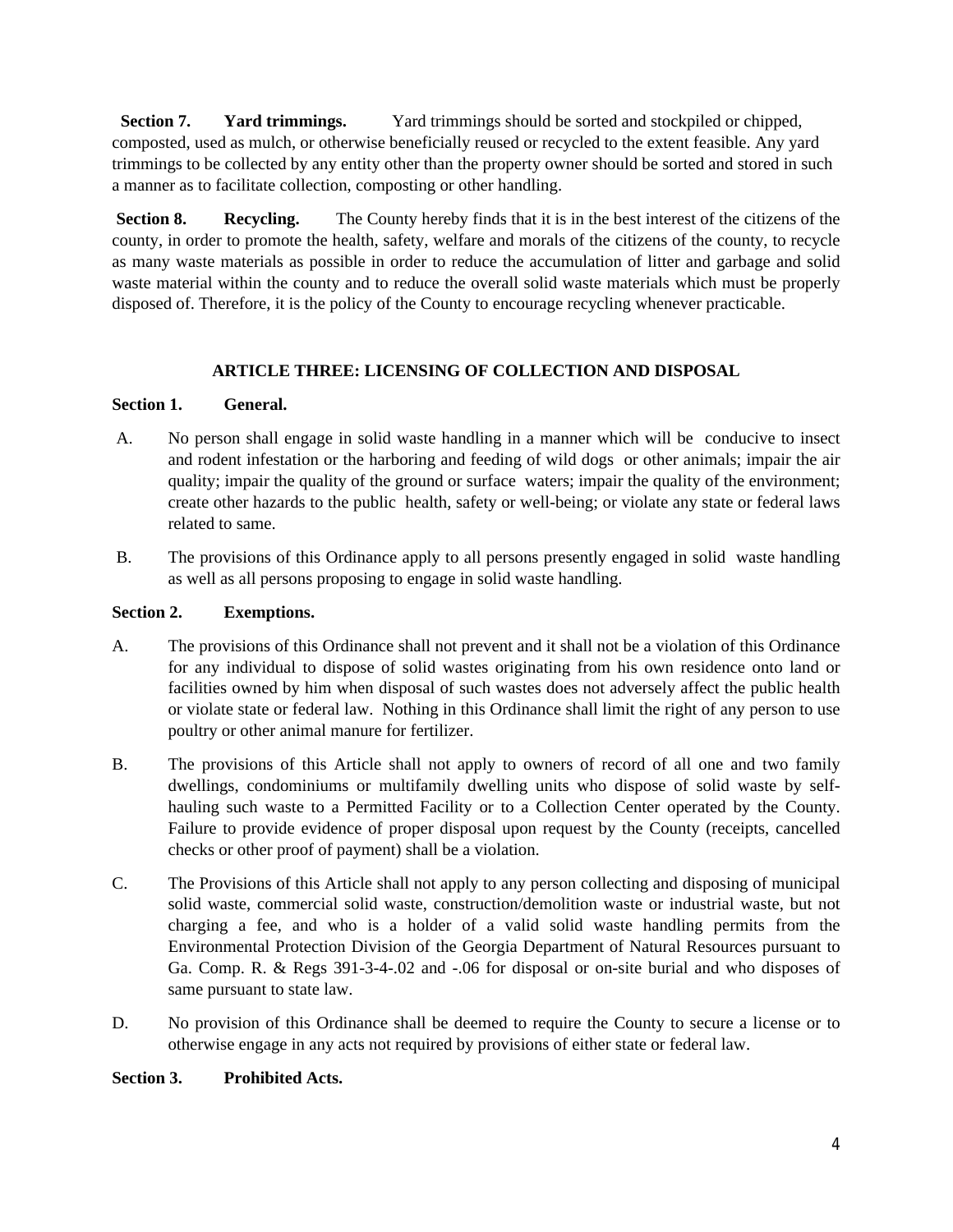A. No person shall engage in solid waste handling except in such a manner as to conform to and comply with this Ordinance and all applicable state and federal legislation, rules, regulation and orders.

- B. No person shall collect and dispose of municipal solid waste for a fee without obtaining a license from Oconee County.
- C. The owner or occupant of any premises, office, business establishment, institution, industry or similar facility shall be responsible for the collection and transportation of all solid waste accumulated at the premises, office, business establishment, institution or similar facility to a solid waste handling facility operating in compliance with the Georgia Environmental Protection Division Rules and Regulations unless arrangements have been made for such services with a collector operating in compliance with this Ordinance.

## **Section 4. Licenses.**

- A. Non-exclusive licenses for residential or commercial collection and disposal shall be granted upon application to Oconee County provided licenses meet at least the minimum requirements set out in Section Six. Licenses for the collection and disposal of solid waste shall be granted for a period of one calendar year from January 1 to December 31.
- B. Licensees must agree to provide collection services in residential areas only between the hours of 7:00 a.m. and 7:00 p.m. Oconee County reserves the discretionary authority to revoke or rescind any such license in the interest of the health, safety, and welfare of the citizens of Oconee County.

## **Section 5. Requirements for Licensees.**

A. Permit. Prior to engaging in solid waste handling in Oconee County, a licensee must have obtained a solid waste handling permit from the Director of the Environmental Protection Division of the Georgia Department of Natural Resources or any successor agency authorized to issue permits pursuant to O.C.G.A. §12-8-24.

B. Insurance. At the time of submission of a license application and prior to engaging in solid waste handling in Oconee County, and, annually thereafter, each licensee shall provide to Oconee County, proof of insurance as follows:

- 1. Statutory workers' compensation insurance.
	- a) Employer's liability for bodily injury by accident \$100,000.00 each accident.

b) Employer's liability for bodily injury by disease - \$500,000.00 policy limit, \$100,000.00 each employee.

- 2. Comprehensive general liability insurance \$1,000,000.00.
- 3. Vehicle liability.
	- a) \$500,000.00 limit per occurrence for bodily injury and property damage.
	- b) Comprehensive coverage on all owned, non-owned and hired vehicles.
	- c) All insurance contracts must specify vehicles for "solid waste collection."

4. Umbrella liability insurance coverage at least as broad as primary coverage in an amount of \$100,000.00.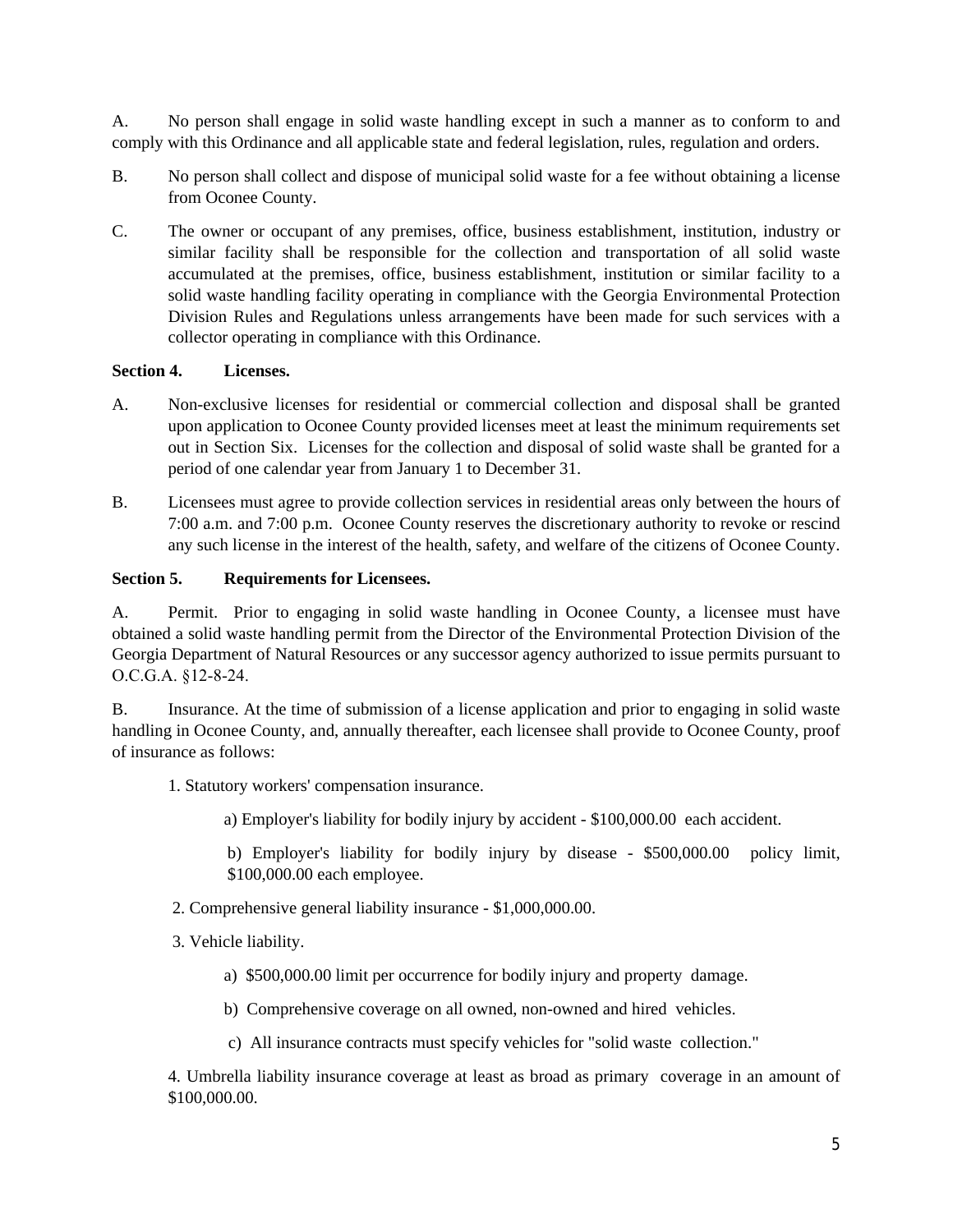5. All comprehensive general liability, vehicle liability, and umbrella liability policies shall show the County as an additional insured and shall provide for thirty (30) days' notice of cancellation to the County.

- C. Indemnification. Each Licensee shall, at its sole cost and expense, fully indemnify, defend and hold harmless the County, its officers, boards, commissions, employees and agents against any and all claims, suits, actions, liability and judgments from third parties for damages which may be the result of willful, negligent or tortious conduct or operations arising out of the business of collection, transportation and disposal of solid waste, whether or not the action or omission complained of is authorized, allowed or prohibited by this Ordinance.
- D. Financial Stability.

1. All licensees shall, prior to engaging in solid waste handling in the County, give fidelity bond, payable to the County in an amount equal to the average revenue anticipated from three (3) months collections not to exceed \$500,000.00, but in no event less than \$10,000.00. Such bonds shall be adjusted yearly based on the quarterly average of the previous year's actual revenue. Alternately, licensees may provide an irrevocable letter of credit in lieu of bond.

2. All licensees shall, prior to engaging in solid waste handling in Oconee County, post a performance bond in an amount of \$15,000.00. Alternatively, licensees may provide an irrevocable letter of credit in lieu of bond.

3. In lieu of separate bonds or letters of credit described in (1) and (2) above, licensees may provide an equivalent license bond at the time of application which encompasses both fidelity and performance. The amount of such bond must be acceptable to Oconee County, but in no event may be less than \$25,000.00.

E. Vehicles.

1. All vehicles and containers used for collection operations shall comply with the requirements of Ga. Comp. R. & Regs Rule 391-3-4-.06 the Georgia Department of Natural Resources, Environmental Protection Division, and must be compactor-type trucks, covered or enclosed vehicles. All vehicles must be constructed to be substantially leak-proof, constructed of durable metal, easily cleanable and able to prevent litter from escaping during movement of the vehicle.

2. Vehicles and containers shall meet all requirements of the Georgia Department of Transportation for highway safety and local ordinances governing weight and size for the streets which must be traveled for pick-up. All vehicles shall be subject to unannounced inspection by County officials for compliance with environmental and highway safety standards and shall have in at least six inch letters, conspicuously placed on the vehicle, the name and telephone number of the licensee.

3. Licensees shall provide an adequate number of vehicles for regular collection services. Nothing in this article shall prohibit licensees from sharing back-up vehicles with other licensees provided that such sharing is adequately covered by insurance.

4. Vehicles used exclusively for collecting and transporting recovered materials shall be exempt from this entire article except that an adequate cover shall be used to prevent litter from escaping during movement.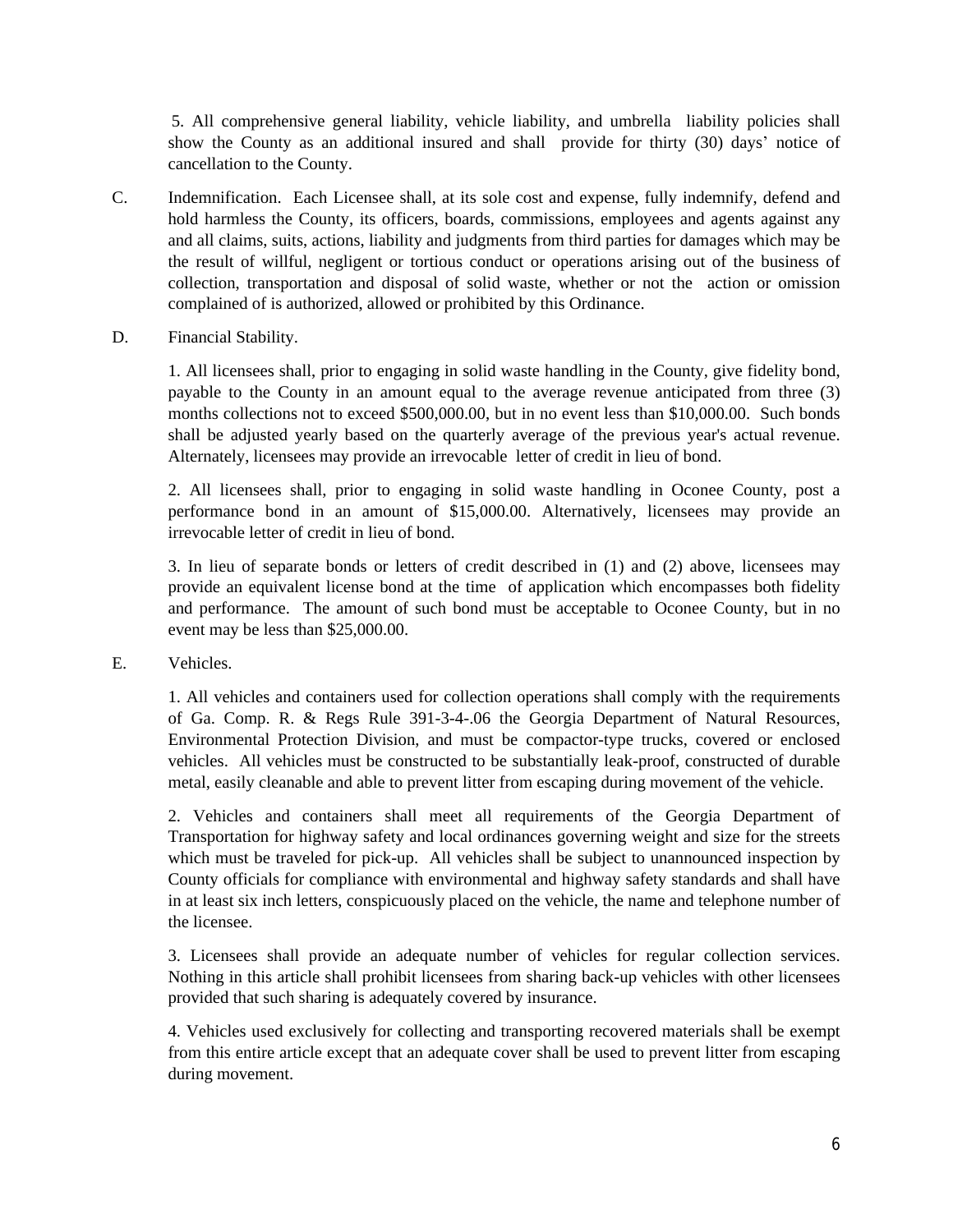F. Reporting Requirements. Within thirty (30) days following the close of each calendar quarter ending March 31, June 30, September 30, and December 31 of each year of operation, licensee shall submit to Oconee County reports of operation showing the following, which shall be compiled for state reporting purposes:

1. Gross collection revenues and average number of customers during quarter by service type;

2. Tonnage figures showing total waste tonnage collected by service type;

3. Tonnage figures showing total recovered materials collected by type and proof of recycling in the form of manifests, bills of sale or other records showing adequate proof of movement of the material to a recognized recycling facility;

4. Proof of disposal of non-recovered materials at state approved disposal facilities and name of each such facility; and

5. Licensee shall maintain at its place of business books and records showing the names and addresses of all owners and tenants with whom licensee contracted for solid waste handling services, including the street address for the property served. Licensee shall submit upon reasonable request of Oconee County to a financial audit by a certified public accountant or auditor employed by Oconee County. Except for the operating reports described in subparagraphs 1-4 above, the information provided in accordance with this section shall be confidential, to the extent permissible by the Georgia Open Records Act.

## **Section 6. License Fees.**

- A. An annual license fee of \$500.00 shall be paid by each licensee to the County. This license fee may be changed by the Board of Commissioners by adoption of a new fee in its annual adopted budget.
- B. A surcharge fee equivalent to the true cost of providing solid waste management services on a per ton or volume equivalent determined as provided in O.C.G.A. § 12-8-39, on solid waste received, collected, handled or disposed of at any private landfill or other private disposal facility, except inert landfills, presently located within the County is hereby imposed upon the operator(s) of said facilities in accordance with Section 12-8-39 (d), Official Code of Georgia.

# **Section 7. Residential Services.**

All licensees granted a license for solid waste collection and removal shall provide a minimum of the following services:

- A. Licensee shall provide weekly curb service collection of residential waste packaged as approved pursuant to this Ordinance, except as otherwise set out herein. Each licensee shall set uniform fees for collection, and charges for residential collection and removal services shall be charged to the owners of the real property served, except that by requesting services, any tenant may become jointly bound to pay same. Rates for a licensee's services shall be uniform within the County.
- B. Licensees shall bill customers for service based on the volume of residential waste generated. Oconee County assumes no responsibility to licensee for the failure of any customer to make payments. Licensees shall cooperate fully in any legal action taken by Oconee County for failure of any owner or resident to comply with the provisions of this Ordinance.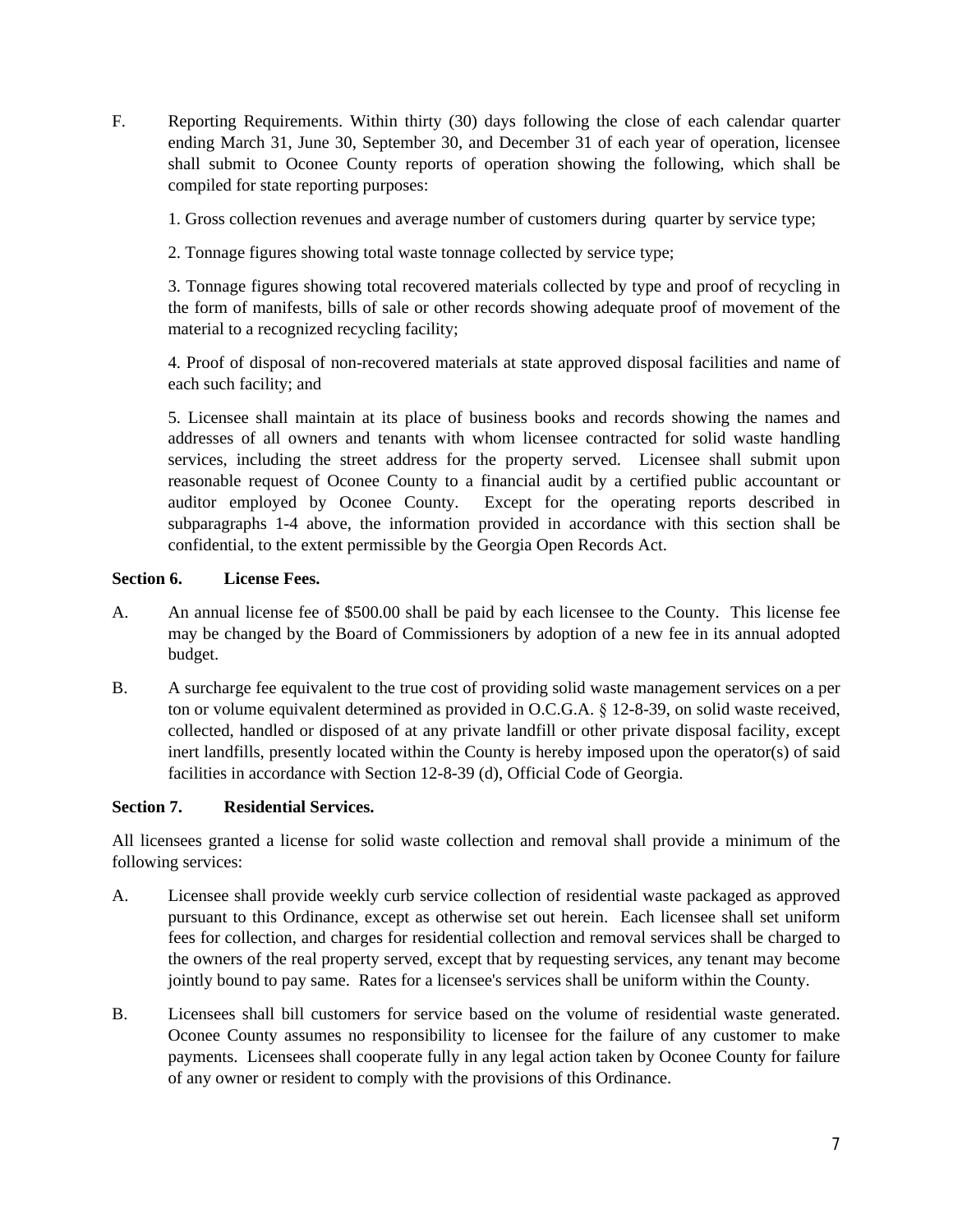- C. For all residential customers desiring to voluntarily participate in recycling, licensee shall collect such materials at least once per week, pursuant to a county-provided list of guidelines.
	- 1. Licensees shall provide recycling containers to customers.
	- 2. Licensees shall not dispose of recovered materials in landfills.

3. No additional fee, over the amount charged for curbside collection of residential waste, shall be charged by the licensee for regular collections of recovered materials every week.

4. All licensees must agree to participate fully in recycling.

### **Section 8. Elderly and disabled.**

- A. Nothing in this Ordinance is intended to prohibit the licensee from offering discounts to senior citizens or the disabled.
- B. Any person who is a full-time resident of a residential dwelling unit as described above and who is disabled to the extent that he is incapable of moving his refuse shall not be required to place the refuse at the curbside. Licensees may make reasonable rules for non-curbside collection for elderly and disabled persons.
- C. Licensees shall provide recycling services to disabled persons to the same extent such services may be provided under Section Seven.

### **Section 9. General Conditions of Residential Collection.**

- A. Occupants of one and two family dwelling units, condominiums or multi-family dwelling units not served by commercial container shall place refuse receptacles, rubbish and bundles on assigned collection days, at roadside locations in such a manner as not to obstruct passage. Occupants shall place such refuse at appropriate locations prior to the arrival of the collection vehicles. This placement shall not be made before noon on the day prior to collection day.
- B. Occupants shall remove containers from such locations to storage locations, which shall be nearer to the residential unit located on the premises than to any street abutting the premises; removal should be accomplished within a reasonable time following collection on the day the contents are emptied and collected.
- C. Solid waste generated from the conduct of customary home occupations carried on from residential dwelling units will be collected on a residential fee basis.
- D. All trash and refuse will be collected by the licensee if placed in receptacles. No open containers or untied plastic bags shall be permitted.
- E. Recovered materials will be collected by the licensee at least weekly if placed in designated containers properly placed for collection at the curbside.
- F. During any week in which there is a legal holiday or extremely harsh weather conditions, such as snow or ice, licensees shall be required to collect residential solid waste once during such week.
- G. Nothing in this Ordinance shall prevent customers from contracting with licensees for additional services at additional costs.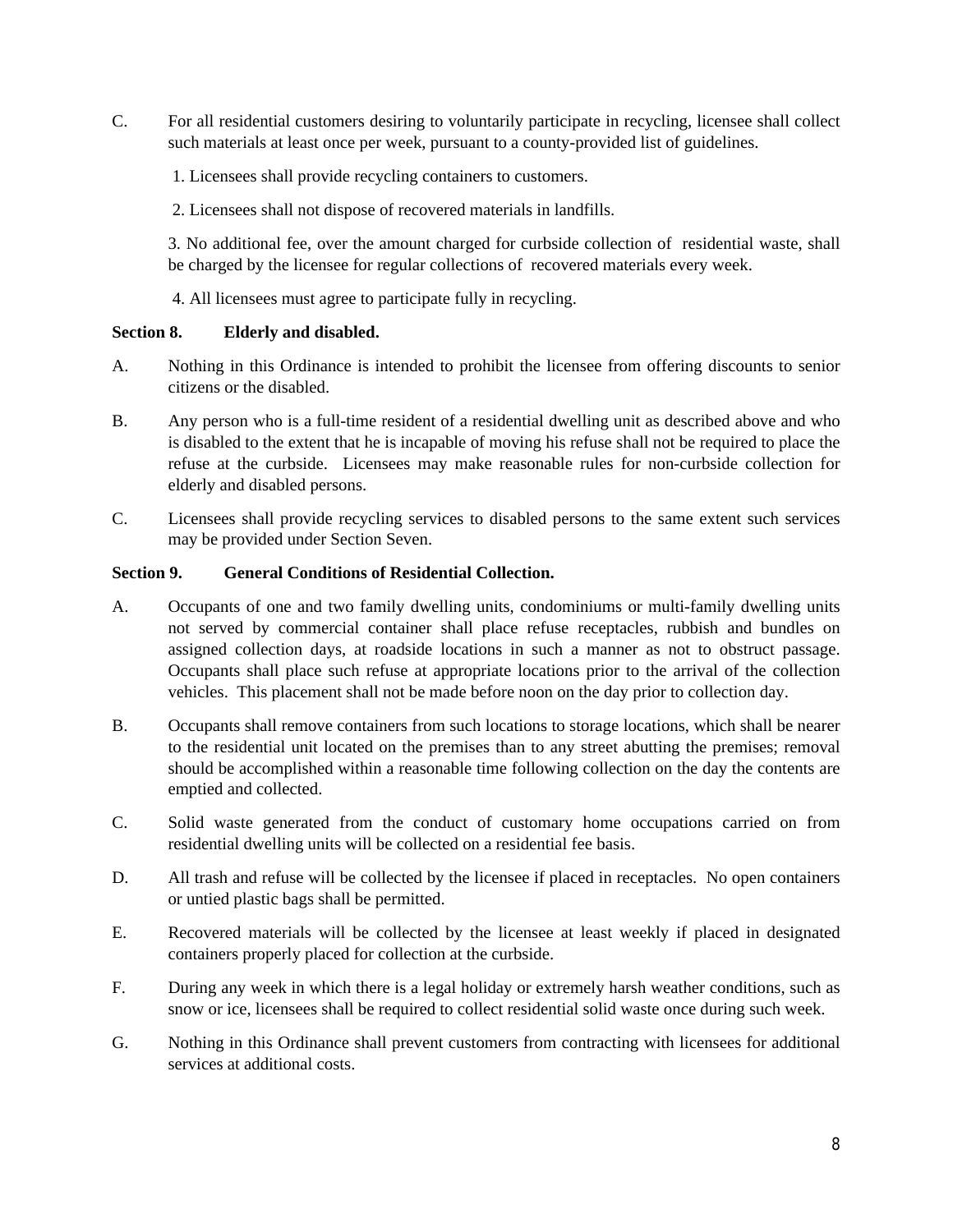- H. A list of all current licensees will be available for public inspection in the Office of the Clerk of the Board of Commissioners.
- I. Oconee County reserves the right at all times to direct and control the time, place and manner of residential solid waste handling and disposal.
- **Section 10. Commercial Services.** Applicants for commercial licenses are subject to the same requirements for a solid waste handling permit as are residential licensees under this Ordinance.

### **Section 11. General Conditions of Commercial Collection.**

- A. The owner or occupant of any premises, office, business establishment, institution or industry or similar commercial establishment shall be responsible for the collection and transportation of all solid waste accumulated at such premises, establishment or facility to either a solid waste handling facility operating in compliance with state regulation with service by an approved licensee or to a collection center operated by Oconee County; however, Oconee County may direct such owner or occupant to not use the collection center based on the volume generated. Holders of a valid Solid Waste Handling Permit from the Georgia Department of Natural Resources shall be exempt from such contracting but shall comply with the requirements of Subsection 5D, 5E, and 5F 2, 3 and 4.
- B. Oconee County reserves the right at all times to direct and control the time, place and manner of commercial solid waste handling and disposal.

## **Section 12. Termination of Licenses.**

- A. Licenses may be terminated by mutual agreement of Oconee County and licensee at any time. Licensees may terminate licenses by giving sixty (60) days' notice to Oconee County that all advance payments have been used by providing a service or have been refunded.
- B. Oconee County shall notify any licensee of violations by the licensee of this Ordinance. Upon notification of the alleged violation, a licensee shall have seven (7) calendar days to comply with any directive to correct any such violation. If licensee shall fail to comply within seven (7) days of notification, or shall have received five (5) notices of alleged violations in a license area during any quarter, or at the discretion of the County, a hearing shall be held before the Board of Commissioners, or its administrative hearing officer, with the licensee being notified in writing of the time and place of the hearing and the violation of this Ordinance which has not been corrected. Licensee will be given the opportunity to appear by representative or counsel to answer any such charge by the County. Should the Board of Commissioners determine any of the provisions of this Ordinance have been violated by licensee; the governing authority shall have in its discretion, the absolute right to suspend or revoke the license or provide for probation for the licensee. Any licensee who is found to have violated any of the provisions of this Ordinance by a court of law following the appeal procedures outlined in Section Thirteen (b) shall be subject to the same penalty and may also be restrained from operating as a licensee and a civil action may be filed by Oconee County.
- C. Licenses are non-transferable.

### **Section 13. Exceptions.**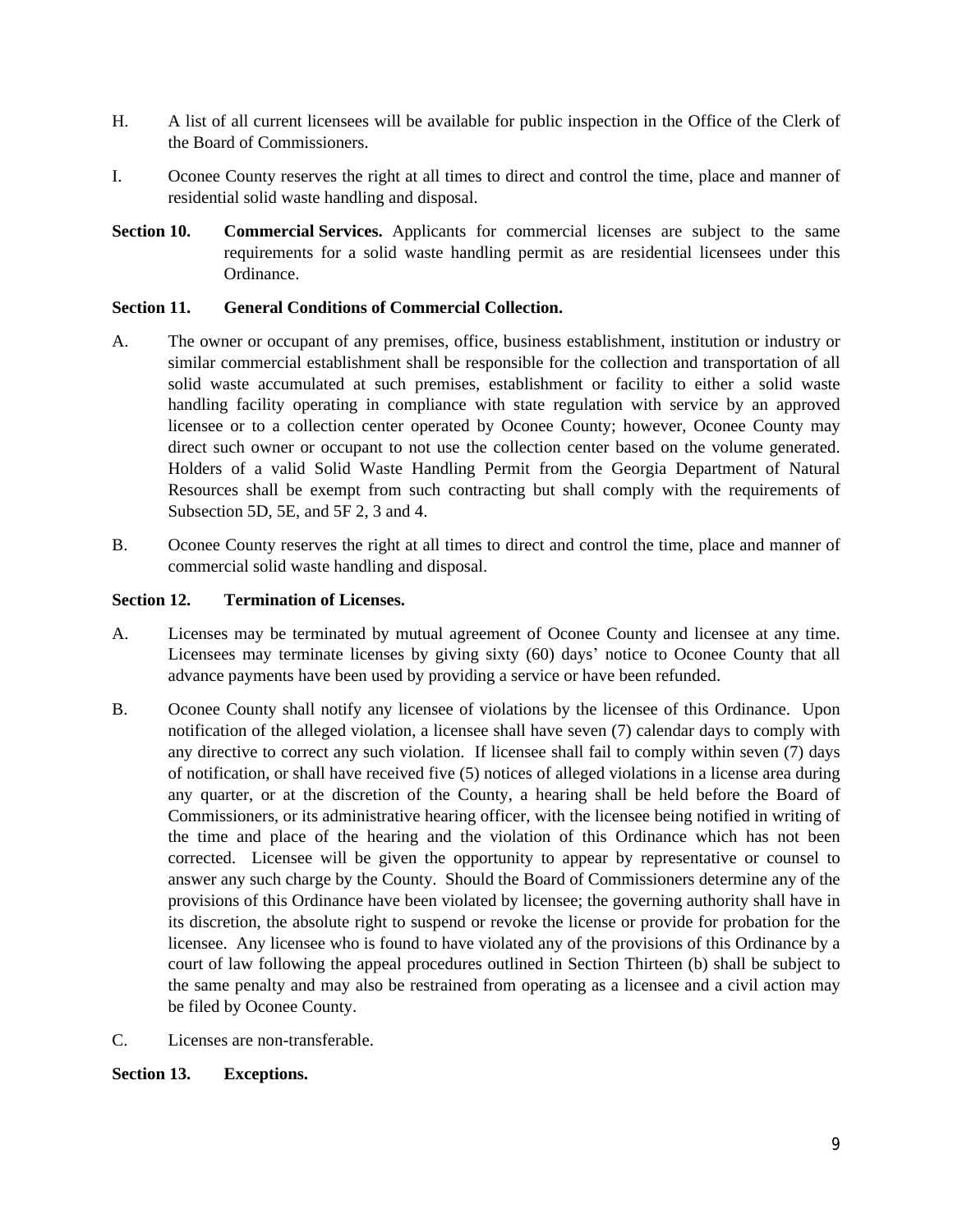Oconee County may grant exceptions to these rules provided licensees make written application showing the following: (1) the method proposed utilizes a new, experimental, cost effective or innovative technology, concept or theory of solid waste storage, collection, transportation or disposal; (2) the method proposed does not create a health hazard to the public; and (3) any exception granted does not violate other requirements of this Ordinance or other State or Federal law. Any exception granted shall be for a one (1) year term and shall be non-renewable. At the end of six (6) months of operation of the excepted method, the licensee shall submit data sufficient to enable a determination of success of the method. If found to be acceptable to Oconee County, this Ordinance may be amended to allow such method without exception.

### **ARTICLE FOUR: ENFORCEMENT**

#### **Section 1. Violations and penalties.**

- A. Any person violating any portion of this article shall be guilty of a misdemeanor and, upon conviction thereof, shall be punished by a fine of not less than \$100.00 or more than \$1,000.00 or up to 60 days imprisonment, or both. Each day the violation continues shall be a separate offense. This section shall not preclude the county from choosing to seek civil redress in a court of competent jurisdiction in addition to the criminal prosecution, it being the intent of the county to have both the civil and criminal rights of prosecution in this area.
- B. In the sound discretion of a court in which conviction is obtained, the violator may be directed to pick up and remove from any public street or highway or public right-of-way for a distance not to exceed one mile any litter the person has deposited and any and all litter deposited thereon by anyone else prior to the date of execution of sentence.
- C. In the sound discretion of the court in which conviction is obtained, the person may be directed to pick up and remove from any public park, private right-of-way, or with the prior permission of the legal owner or tenant in lawful possession of such property, any private property upon which it can be established by competent evidence that the person has deposited litter thereon, and all litter deposited thereon by anyone prior to the date of execution of sentence.
- D. The court may publish the names of persons convicted of violating this article.
- E. In the case of an improper garbage or waste disposal site, the property owner, contractor, developer, builder or other person responsible for the property shall cause the property to be cleaned and to come into full compliance with this article. The county shall not be responsible for any costs of cleanup or remediation.

**Section 2. Enforcement.** Any person or persons authorized to enforce this article shall be empowered to enter any property, upon reasonable cause, at reasonable times in order to inspect the property for violations of the Ordinance, subject to the condition that to allow entry on private property for inspection, the alleged violation must be visible from a public road or right-of-way, or upon such officer having received a written complaint signed by three residents of separate households of the county alleging a violation of this article. The Magistrate Court of the County shall also be authorized to issue summons for hearings on alleged violations of this county upon written accusation of any person sui juris alleging such violation.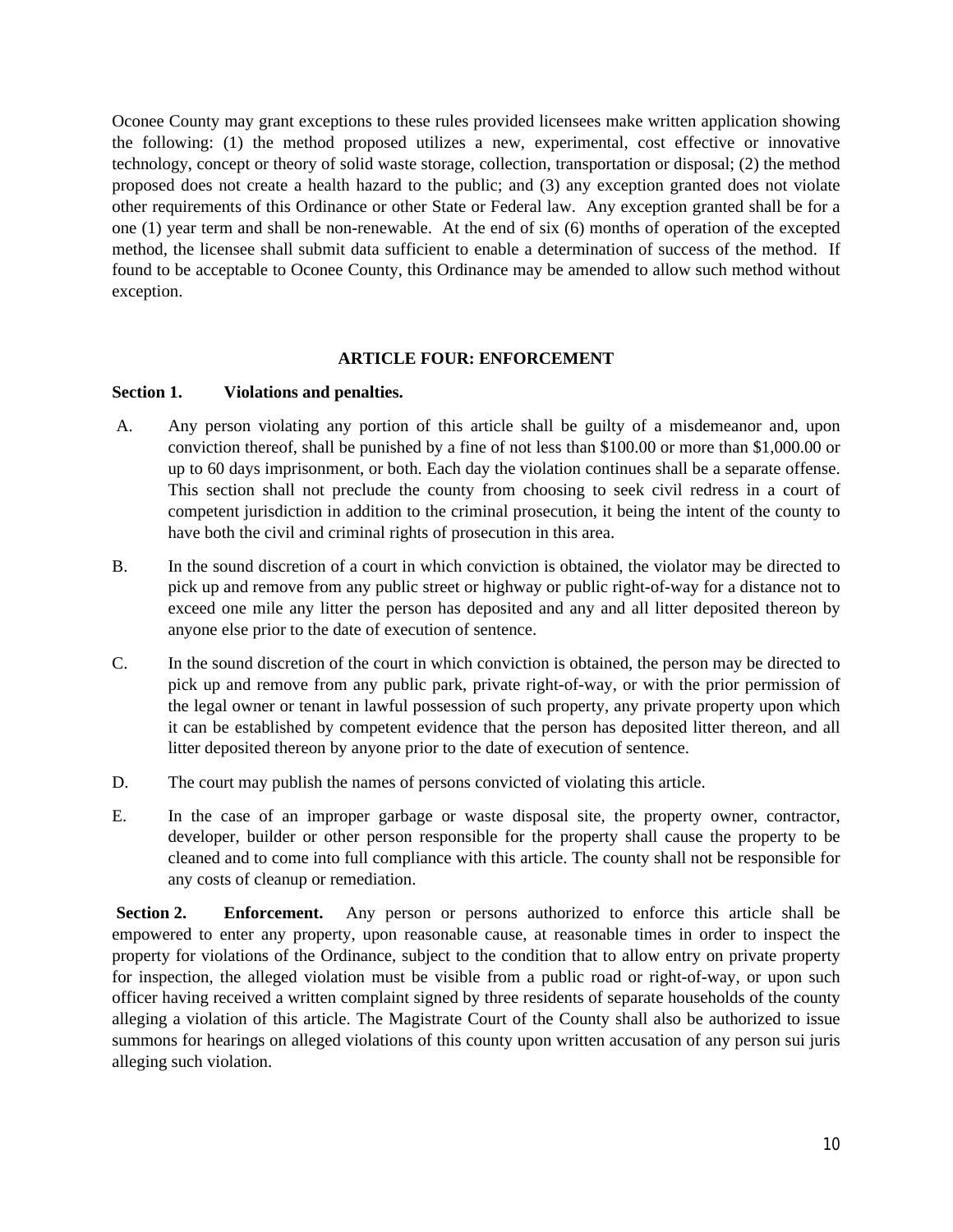**Section 3. Civil remedies and abatement of nuisance.** If any person violates any provision of this Ordinance, the county attorney or other appropriate authority of the County may, in addition to other remedies, institute an action for injunction, mandamus, or other appropriate action or proceeding to prevent such unlawful act or to correct or abate such violation.

## **Section 4. Evidence of violations.**

- A. Whenever litter is thrown, deposited, dropped, or dumped from any motor vehicle, boat, airplane, or other conveyance in violation of this article, it shall be prima facie evidence that the operator of the conveyance has violated this Ordinance.
- B. Whenever any litter which is dumped, deposited, thrown, or left on public or private property in violation of this article is discovered to contain any article or articles, including but not limited to letters, bills, publications, or other writings which display the name of a person thereon in such a manner as to indicate that the article belongs or belonged to such person, it shall be a rebuttable presumption that such person has violated this Ordinance.

# **ARTICLE FIVE: MISCELANEOUS**

**Section 1.** Severability. In the event any section, subsection, sentence, clause or phrase of this Ordinance is declared or adjudged invalid or unconstitutional, such adjudication shall in no manner affect any other section, subsection, sentence, clause or phrase, which shall remain in full force and effect as if the section, subsection, sentence, clause or phrase so declared or adjudged invalid or unconstitutional were not originally a part hereof.

**Section 2. Repeal of Conflicting Ordinances.** All ordinances, resolutions and parts of ordinances or resolutions in conflict with this Ordinance are hereby repealed.

**Section 3. Effective Date.** The provisions of this Ordinance shall be effective and in force upon the date of its adoption, the public welfare demanding it.

Approved by the Oconee County Board of Commissioners after a first reading on the \_\_\_\_\_\_ day of

 $\Box$ , 2021, and final action adopting and approving same on the  $\Box$  day of  $, 2021.$ 

### BOARD OF COMMISSIONERS OCONEE COUNTY, GEORGIA

# OCONEE COUNTY BOARD OF COMMISSIONERS

\_\_\_\_\_\_\_\_\_\_\_\_\_\_\_\_\_\_\_\_\_\_\_\_\_\_\_\_\_\_\_\_\_\_\_\_\_\_

BY: \_\_\_\_\_\_\_\_\_\_\_\_\_\_\_\_\_\_\_\_\_\_\_\_\_\_\_\_\_\_\_\_\_\_\_\_\_\_

John Daniell, Chairman

 $\overline{\phantom{a}}$  , and the contract of the contract of the contract of the contract of the contract of the contract of the contract of the contract of the contract of the contract of the contract of the contract of the contrac Mark Saxon, Member

> $\overline{\phantom{a}}$  , and the set of the set of the set of the set of the set of the set of the set of the set of the set of the set of the set of the set of the set of the set of the set of the set of the set of the set of the s Mark Thomas Member